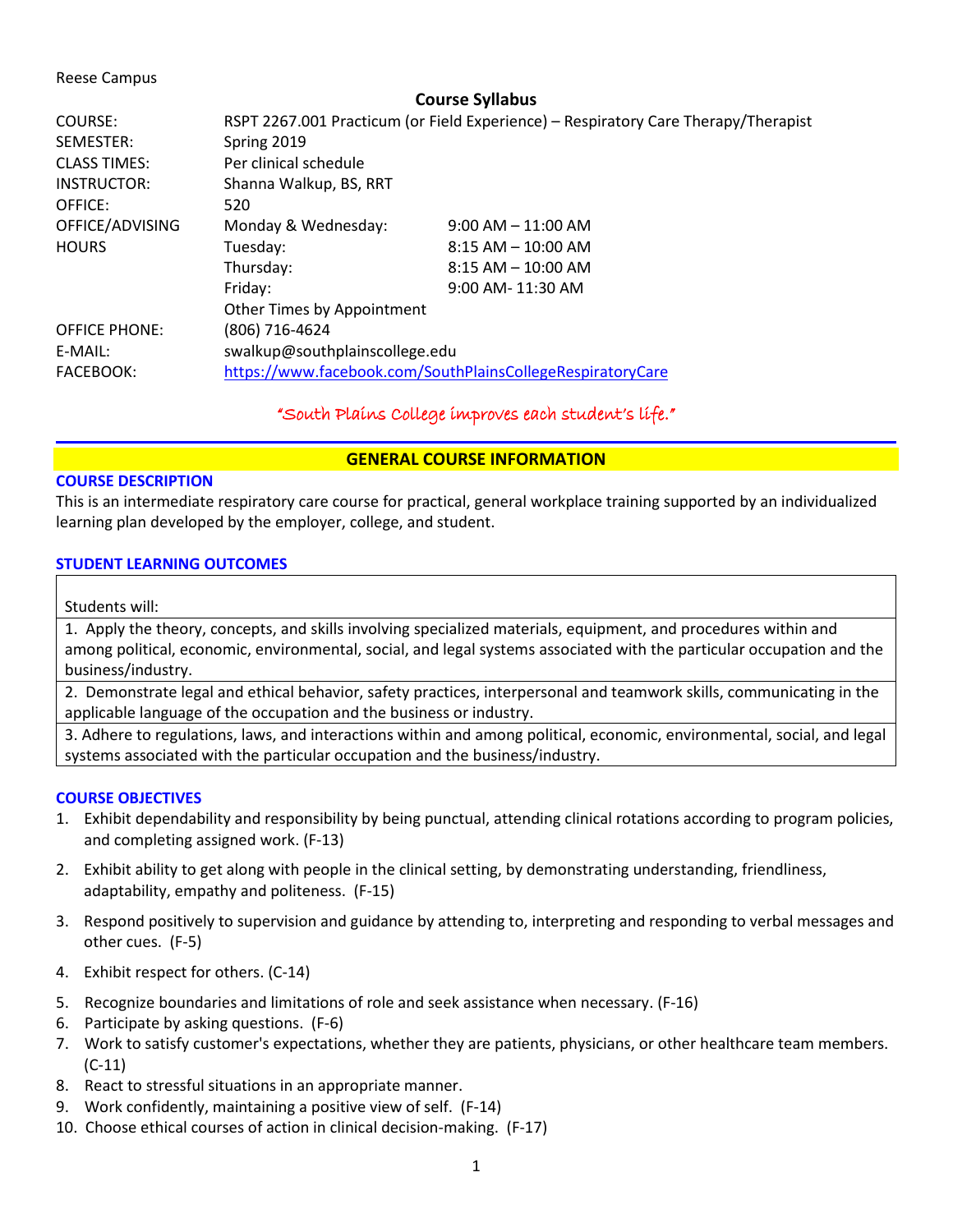- 11. Monitor his/her progress towards clinical proficiency by assessing self accurately, setting personal goals, and exhibiting self-control. (F-16)
- 12. Participate as a member of the healthcare team. (C-9)
- 13. Exhibit an ability to work well with men and women from diverse backgrounds. (C-14)
- 14. Exhibit courtesy and willingness to share workload. (F-15)
- 15. Exhibit the ability to interpret information and communicate patient status. (F-1, F-2, F-6, C-7, C-8, C-9, C-15)
- 16. Organize time well to complete all tasks assigned by prioritizing activities, allocating time and preparing and following a treatment schedule. (C-1)
- 17. Locate, understand, interpret and evaluate written information found in the patient's medical record, equipment manuals, policy/procedure manuals, and departmental schedules. (F-1)
- 18. Organize information found in symbol, picture and graph format. (F-10, C-5, C-6)
- 19. Organize and maintain information, communicating information in written form via entries into the patient's medical record. (F-1, F-2, F-6, C-6, C-7, C-8, C-9, C-15)
- 20. Perform basic computations, including calculating drug dosages, static and dynamic compliance, lung volumes, and other pulmonary measurements. (F-3)
- 21. Acquire and evaluate information through patient history and physical assessment. (F-1, F-5, F-6, F-9, F-12, C-5, C-7)
- 22. Evaluate the appropriateness of patient therapy by specifying therapeutic goals, generating alternatives, considering risks, and choosing the best treatment alternatives. (F-8)
- 23. Recognize problems with patient care and devise and implement a plan of action. (F-9)
- 24. Use reasoning to discover a principle underlying the relationship between diverse data and apply it to problemsolving. (F-12)
- 25. Use computers to process patient information and maintain clinical records. (C-8)
- 26. Understand how the hospital organizational system works and function effectively within it. (C-15)
- 27. Monitor performance in his/her assigned hospital area, assessing trends, and predicting and solving problems. (C-16)
- 28. Suggest modifications to the respiratory care departmental system to improve therapist performance. (C-17)
- 29. Choose procedures and equipment, as needed, to perform patient care. (C-18)
- 30. Understand the overall purpose and proper procedures for set-up and operation of various respiratory equipment. (C-19)
- 31. Prevent, identify or solve problems with respiratory equipment. (C-20)
- 32. Allocate and use materials efficiently. (C-3)
- 33. Work towards agreements with other healthcare team members involving the use of resources, and resolve divergent interests. (C-13)
- 34. Perform patient assessments recording normal and abnormal findings. (F-2, F-5, F-6, F-9, F-10, F-12, F-15, C-5, C-6, C-7, C-14)
- 35. Establish good patient rapport and develop the ability to communicate procedures effectively to gain cooperation. (F-5, F-6, F-15, C-14)
- 36. Exercise leadership by communicating ideas to justify his/her position and persuading and convincing others. (C-12)
- 37. Demonstrate a consistent habit of reviewing the patient's chart for information gathering prior to participating in or performing procedures. (F-1, F-13, C-1, C-5, C-6, C-8)
- 38. Perform 12-lead Electrocardiograms with minimal supervision, and recognize dysrhythmias. (F-9, F-10, C-5, C-7, C-18, C-19, C-20)
- 40. Perform correctly the following procedures as ordered by a physician (F-2, F-3, F-8, F-9, F-12, F-15, F-16, C-1, C-3, C-5, C-7, C-9, C-11, C-14, C-18, C-19, C-20.

# **ACADEMIC INTEGRITY**

It is the aim of the faculty of South Plains College to foster a spirit of complete honesty and a high standard of integrity. The attempt of any student to present as his or her own any work which he or she has not honestly performed is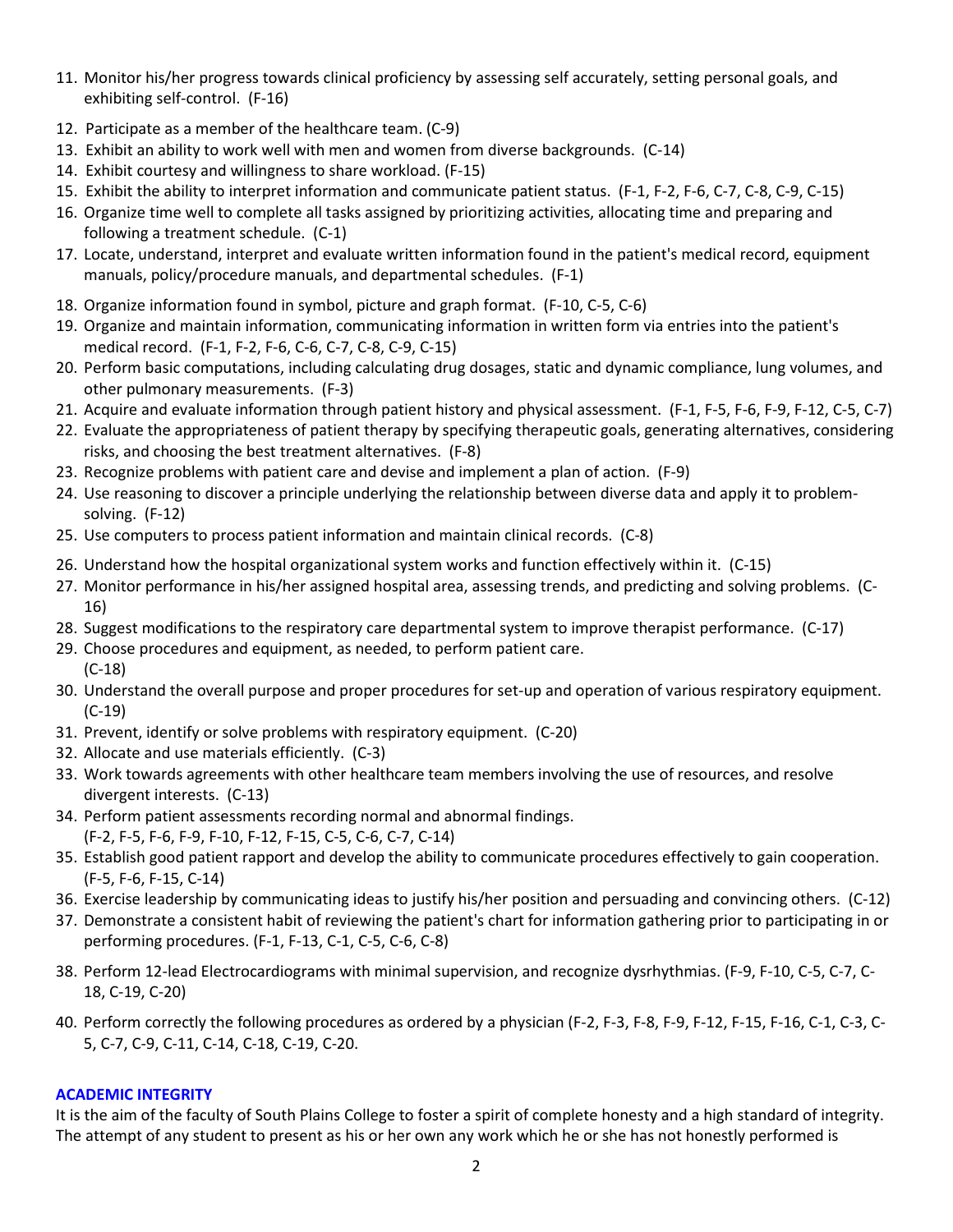regarded by the faculty and administration as a most serious offense and renders the offender liable to serious consequences, possibly suspension.

**Cheating** - Dishonesty of any kind on examinations or on written assignments, illegal possession of examinations, the use of unauthorized notes during an examination, obtaining information during an examination from the textbook or from the examination paper of another student, assisting others to cheat, alteration of grade records, illegal entry or unauthorized presence in the office are examples of cheating. Complete honesty is required of the student in the presentation of any and all phases of coursework. This applies to quizzes of whatever length, as well as final examinations, to daily reports and to term papers.

**Plagiarism** - Offering the work of another as one's own, without proper acknowledgment, is plagiarism; therefore, any student who fails to give credit for quotations or essentially identical expression of material taken from books, encyclopedias, magazines and other reference works, or from themes, reports or other writings of a fellow student, is guilty of plagiarism.

Blackboard is an e-Education platform designed to enable educational innovations everywhere by connecting people and technology. This educational tool will be used in this course throughout the semester.

### **SCANS and FOUNDATION SKILLS**

Refer also to Course Objectives. SCANS and Foundation Skills attached

### **VERIFICATION OF WORKPLACE COMPETENCIES** –**Health Occupations Division.**

External Learning Experience. This course allows students the opportunity to utilize skills learned in lecture and laboratory instruction at appropriate work sites.

# **SPECIFIC COURSE INFORMATION**

# **TEXT AND MATERIALS**

Students are required to obtain the following:

1. Data Arc Student License

Recommended textbooks:

- 1. Persing, Gary. Respiratory Care Review, 4th Edition. (2015).
- 2. Oakes, Dana. Pocket Guide to Respiratory Care, (2013). Orono, Maine: Health Educator Publications, Inc.
- 3. Oakes, Dana. Pocket Guide to Ventilator Management, 4th edition. (2016) Orono, Maine: Health Educator Publications

### **SUPPLIES**

- 1. Appropriate clinical attire
- 2. Name badge with photo
- 3. Stethoscope

### **EVALUATION METHODS**

- 1. Clinical performance
- 2. Affective behavior
- 3. Clinical Assignments
- 4. Oral Case study
- 5. Final examination

### **DATA ARC**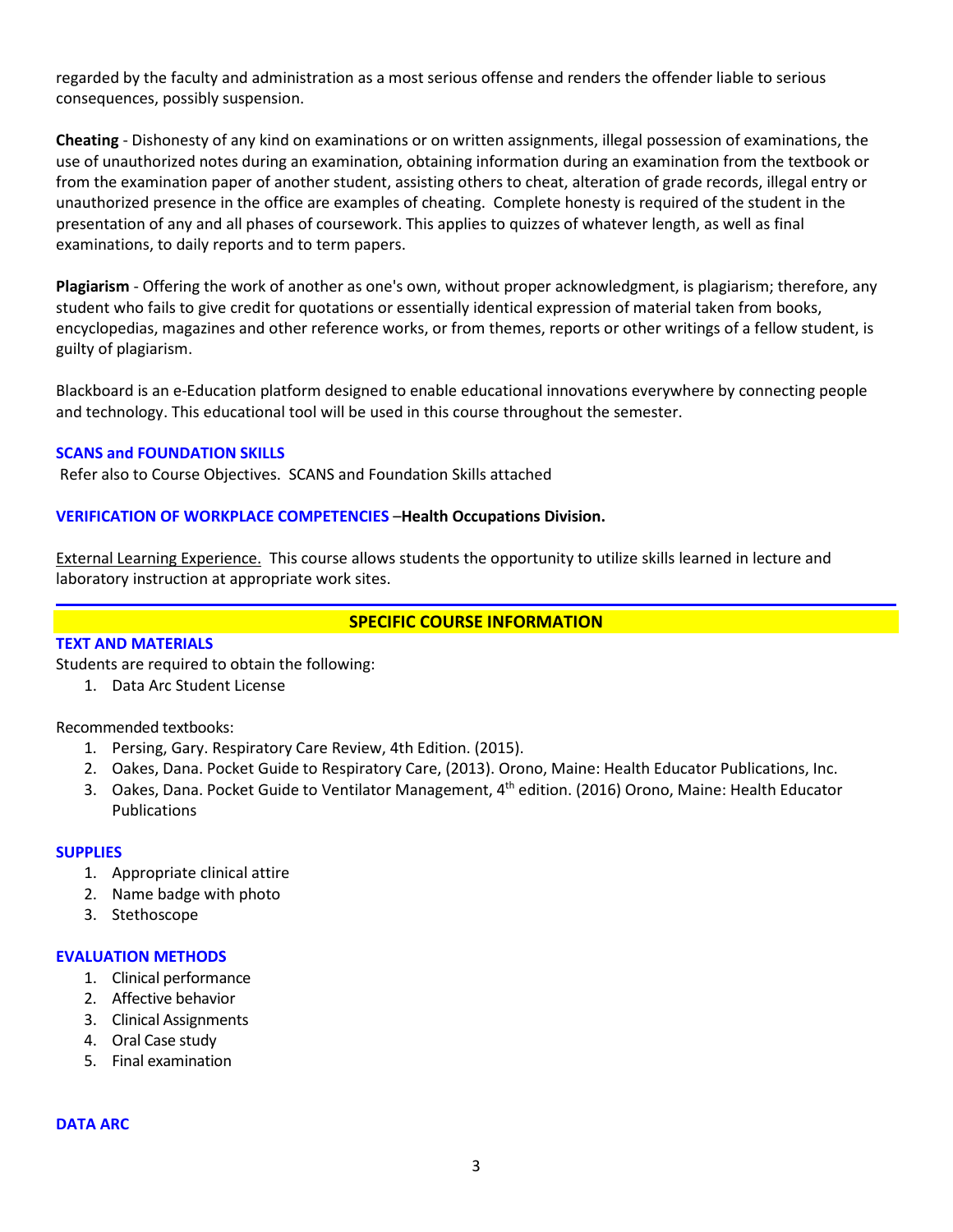DataArc will be used for attendance, daily logs, physician interaction, competencies, clinical instructor/preceptor evaluations, clinical site evaluations, daily evaluations, and affective behavior evaluations. It is the student's responsibility to ensure DataArc entries are completed as required. Notify the DCE for any discrepancies noted in DataARc. The student should always have copies of the mandatory competencies, daily evaluation forms, and daily logs with them at clinic in case clinical instructor/preceptor does not have access to DataArc. Clinical paperwork/DataArc entries are due the Tuesday after completing the rotation. If I am not in my office, the paperwork must be slid under my office door.

# **DAILY LOG**

Daily log is used to document procedures performed, procedures observed, significant learning experiences, and physician interaction. Students must complete the applicable daily logs in Data Arc every clinical day and must be validated by the clinical instructor/preceptor. **If the student has difficulty with a preceptor completing the necessary requirements, please contact me for assistance**. If the preceptor does not have access to Data Arc, he/she can print and sign their name at the bottom of the completed daily log form printed from Data Arc. Students will still enter the daily log into Data Arc and turn in the signed daily log form to DCE for verification of procedures performed and physician interaction obtained. A daily log is not required for the Advanced Neuro and Sleep Diagnostics rotation. For the Texas Tech pulmonary clinic rotation and the rotation with Dr Kanu, only complete the physician interaction.

# **CLINICAL PERFORMANCE**

**1. Competencies: All mandatory competencies must be completed by end of semester** (see list of mandatory competencies required under course objectives). A student may not attempt a competency check-off until he/she has been checked off in lab first. All competencies MUST be documented in DataArc by the clinical instructor/preceptor evaluating the student. It is the student's responsibility to keep track of the mandatory competencies and completed competencies. Each student should make every effort to complete each mandatory competency. If the student is unable to attempt a mandatory competency, he/she must notify the DCE before the end of the semester. If the student does not notify the DCE prior to the end of the semester regarding the mandatory competency, he/she will receive a zero (0) for that competency. If a student has a preceptor/clinical instructor enter or sign off a competency that the student did not perform, this will be considered academic dishonesty and treated as such in the disciplinary process. The student is not considered proficient in a competency until a satisfactory rating has been achieved. The grades received on competencies will be averaged together and represent 7.5% of your clinical performance grade. The student will be evaluated as:

**-Satisfactory** (100%)- ready for clinical application with minimal supervision. Performed procedure accurately, or was able to correct performance without injury to the patient or decreasing effect of therapy being given.

**-Unsatisfactory performance** - not ready for clinical application. Requires remediation under one of the following categories:

- **Minor – Unsatisfactory (75%):** Needs to review fundamental concepts or requires re-evaluation of minor deficiency(s) (ex. forgets to wash hands during the **Follow-up** stage). Must be re-evaluated on this step not the whole procedure. Student may attempt these missed steps on the same clinical day.
- **Major – Unsatisfactory (50%):** Requires additional supervised clinical practice and complete reevaluation of the procedure. If the student receives a major unsatisfactory rating, he/she may attempt the competency on another clinical day when he/she has reviewed the procedure and feels prepared.
- Each competency attempt will be scored (as indicated above). Ex: If a student scores a 75% on the first attempt and then a 100% on second attempt, the score entered into the grade book is 87.5 for that particular competency.
- If a student is unable to successfully complete a competency after 2 attempts, remediation will be required. Please see 'Remediation' below for details.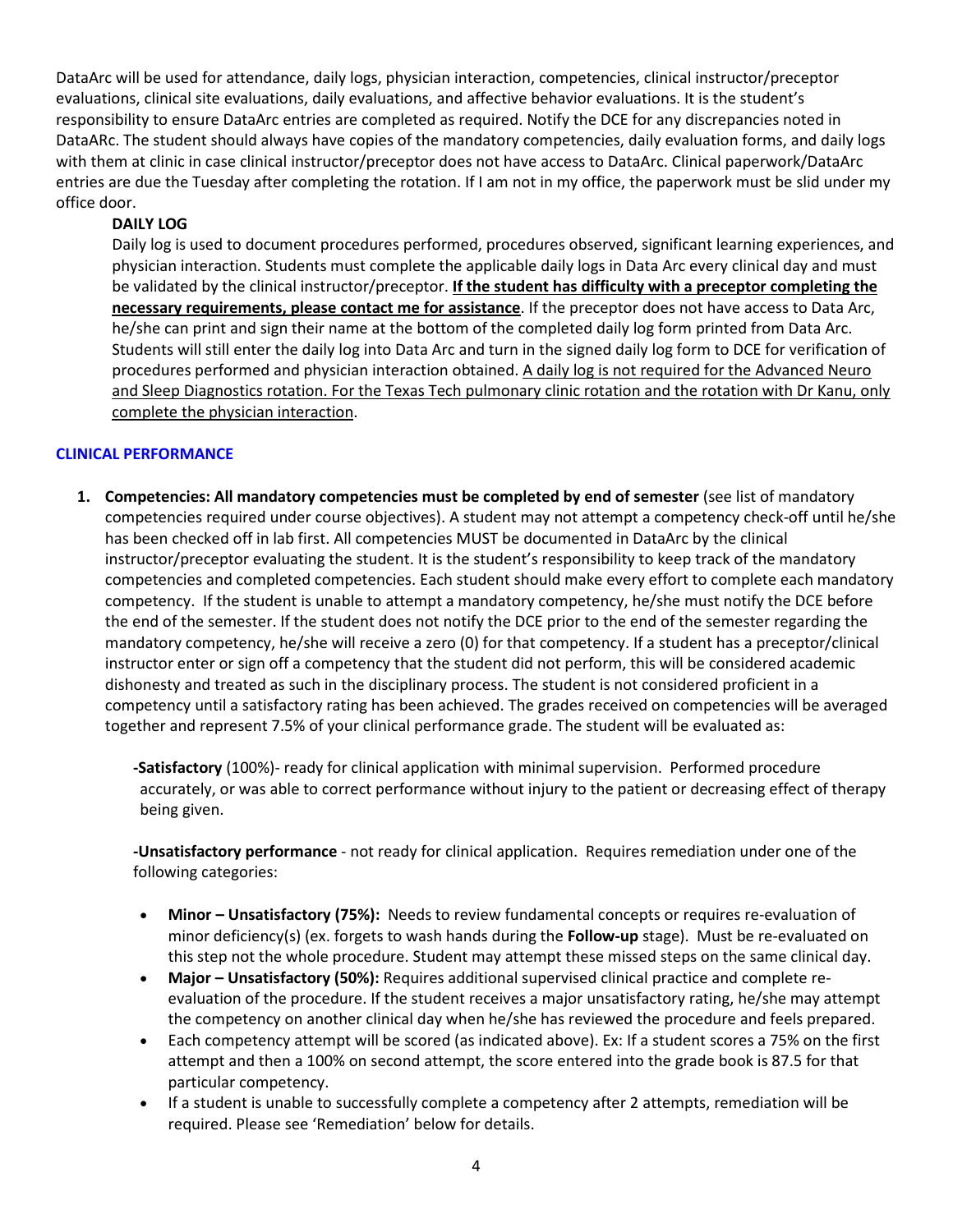| <b>Mandatory competencies for RSPT 2267</b>                                                                                                                                                     | Other competencies if achieved with opportunity                                                                       |  |
|-------------------------------------------------------------------------------------------------------------------------------------------------------------------------------------------------|-----------------------------------------------------------------------------------------------------------------------|--|
| <b>Adult Critical Care</b>                                                                                                                                                                      | 1. Aerosol T-piece-adult<br>2. Pediatric and/or neonatal extubation                                                   |  |
| Non-invasive ventilator set up<br>1.<br>Non-invasive ventilator check<br>2 <sub>1</sub><br><b>Pediatric Competencies</b>                                                                        | 3. Pediatric and/or neonatal setup and<br>ventilation via mask<br>4. Pediatric/Neonatal Securing artificial<br>airway |  |
| 1. Nasal cannula<br>Small volume nebulizer<br>2.<br>Chest physiotherapy<br>3.<br>Routine ventilator check<br>4.                                                                                 |                                                                                                                       |  |
| <b>Neonatal Critical Care Competencies</b><br>1. Vital signs<br>Nasal CPAP set up<br>2.<br>3. Routine ventilator check                                                                          |                                                                                                                       |  |
| <b>Pediatric/Neonatal Critical Care Competencies</b><br>1. Ventilator parameter change<br>2. Ventilator set-up<br>In-line suctioning<br>3.<br>Manual ventilation via endotracheal<br>4.<br>tube |                                                                                                                       |  |

**2. Daily Evaluations**: Clinical evaluations are designed to advance or confirm the student's development of clinical skills, knowledge and behaviors. Students will be evaluated by the clinical instructor/preceptor at the end of **each**  clinical day (unless indicated otherwise) using the daily evaluation form in DataArc. If the student has difficulty with a preceptor completing the necessary requirements, please contact me for assistance. If a preceptor does not have access to Data Arc, he/she can complete the evaluation (paper copy of Data Arc daily evaluation form) on the student and print and sign their name. **Students will receive a zero for any missing daily evaluations.** This category will represent 7.5% of your clinical performance average. The grades are determined by:

> Average of 4.7-5.0 in all categories= 100% Average of 4.0-4.6 in all categories= 90% Average of 3.5-3.9 in all categories= 83% Average of 3.0-3.4 in all categories= 75% Average of < 3.0 in all categories= 50%

**If a student receives a score of less than a 3 on any portion of a daily evaluation, he/she must schedule a conference with the DCE to discuss areas of weakness.**

**A daily evaluation is NOT required for Texas Tech Pulmonary Clinic, Texas Tech Pediatrics, Covenant Plainview, Covenant OR, Advanced Neuro and Sleep Diagnostics, and Pulmonary Associates rotations.**

**3. Clinical site evaluations/Preceptor Evaluations**: At the end of each rotation, the student must evaluate the clinical instructor/preceptor that he/she spent the most time with using the clinical instructor/preceptor evaluation form in DataArc. If the preceptor is not listed in DataArc, the student will select the generic name (ex. University Center) and enter the name of the preceptor at the bottom of the evaluation form. **A clinical instructor/preceptor evaluation is not required for Texas Tech Pulmonary Clinic, Texas Tech Pediatrics, Covenant Plainview, Covenant OR, Advanced Neuro and Sleep Diagnostics, and Pulmonary Associates rotations.**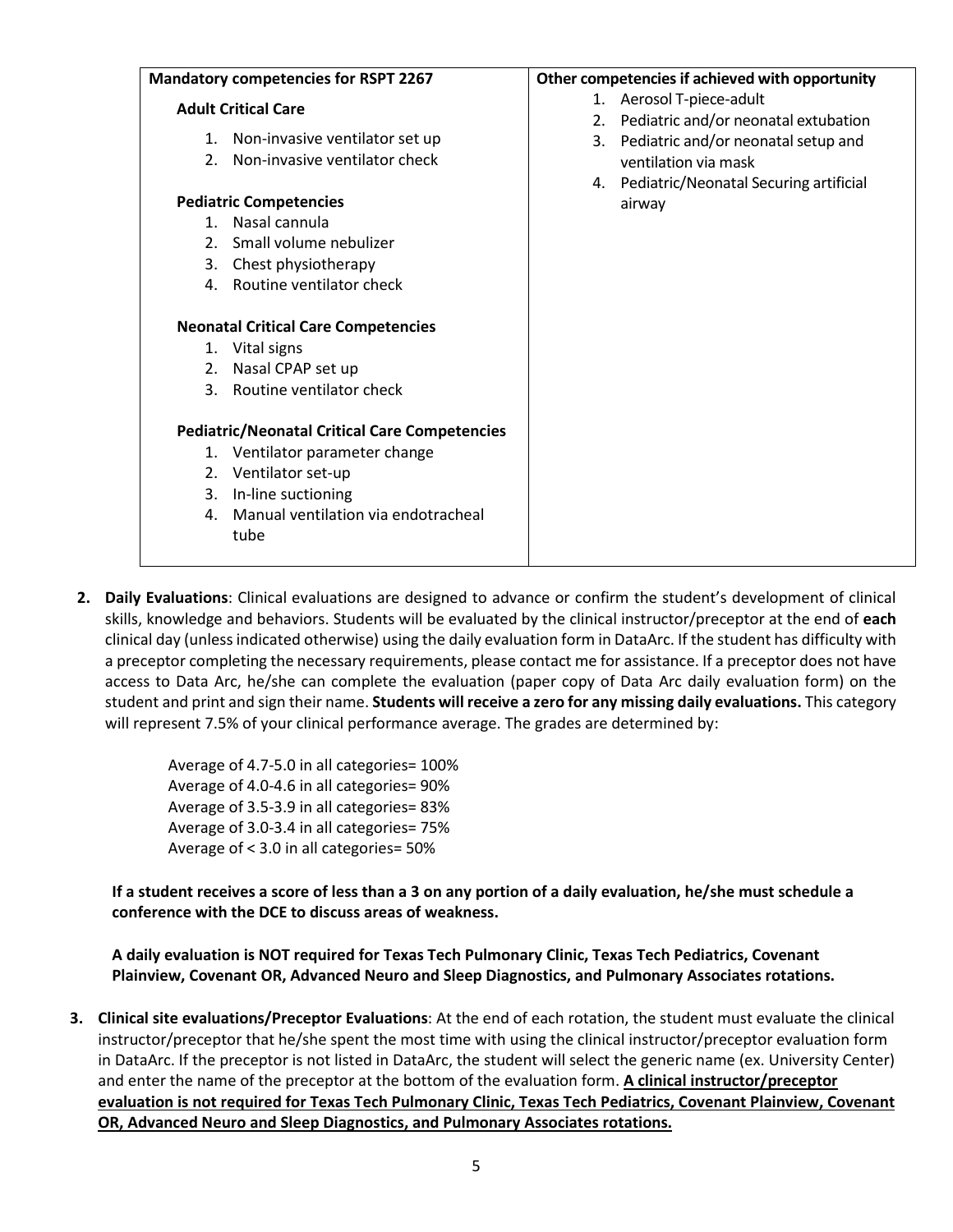The student will be required to complete one clinical site evaluation for each of the following clinical sites:

- 1. **Covenant Medical Center**
- 2. **University Medical Center**
- 3. **Covenant Children's Hospital**
- 4. **Cardiopulmonary**
- 5. **Texas Tech Pediatrics- Dr. Kanu**
- 6. **Pulmonary Associates (PFT)**
- 7. **Advanced Neuro and Sleep Diagnostics**
- 8. **Alpha Sleep Labs**

The student must evaluate the above clinical sites using the clinical site evaluation form in DataArc. These evaluations should be completed in DataArc no later than 4/24/18.

If the student submits all clinical site evaluations and preceptor evaluations required by the due date, the student will receive a 100. Students will receive a zero for any missing preceptor and/or clinical site evaluations. This category represents 7.5% of your clinical performance average

**4. Physician Interaction:** Students should obtain 40 points during this semester. The grade guidelines are listed below. This grade represents 7.5% of your clinical performance average.

> 40 or more points=100% 30-39=88% 20-29=75%  $< 20 = 50%$

# **AFFECTIVE BEHAVIOR EVALUATIONS**

Each student will be evaluated by the DCE once during the semester using the DataArc Affective behavior evaluation form. The student will also be evaluated one other time from program faculty/clinical instructors. Conferences may be scheduled with the DCE to review the student's progress and standing. The student will receive 2 grades for affective behavior evaluations. The grades are determined by:

> Average of 4.7-5.0 in all categories= 100% Average of 4.0-4.6 in all categories= 90% Average of 3.5-3.9 in all categories= 83% Average of 3.0-3.4 in all categories= 75% Average of < 3.0 in all categories= 50%

**If the student receives a score of less than a 3 on any portion of a daily evaluation, he/she must schedule a conference with the DCE to discuss areas of weakness.** 

# **CLINICAL ASSIGNMENTS**

1. A total of four patient assessments will be due this semester. One will be completed during PICU rotation and adult ICU rotation. Two will be completed for NICU rotations (one for UMC and one for CMC). **The student may not complete more than one patient assessment per week per rotation.** Each patient assessment form is due the **Tuesday** following completion of that particular rotation. Forms will be posted on Blackboard. **No credit will be given for late assignments**.

### **CASE STUDY**

A case study is to be completed on a patient in the NICU or PICU. The patient selected must be approved by the DCE. A PowerPoint presentation of the case study will be presented to peers and instructors. It should be between 15-20 minutes. No make-up will be allowed. If student is absent on the day of presentation, he/she may email me their presentation on the day it is due. Points will be taken off for missing the oral presentation. If I do not receive the presentation on the due date, the student will receive a zero. Case study presentations will be the week of April 22nd.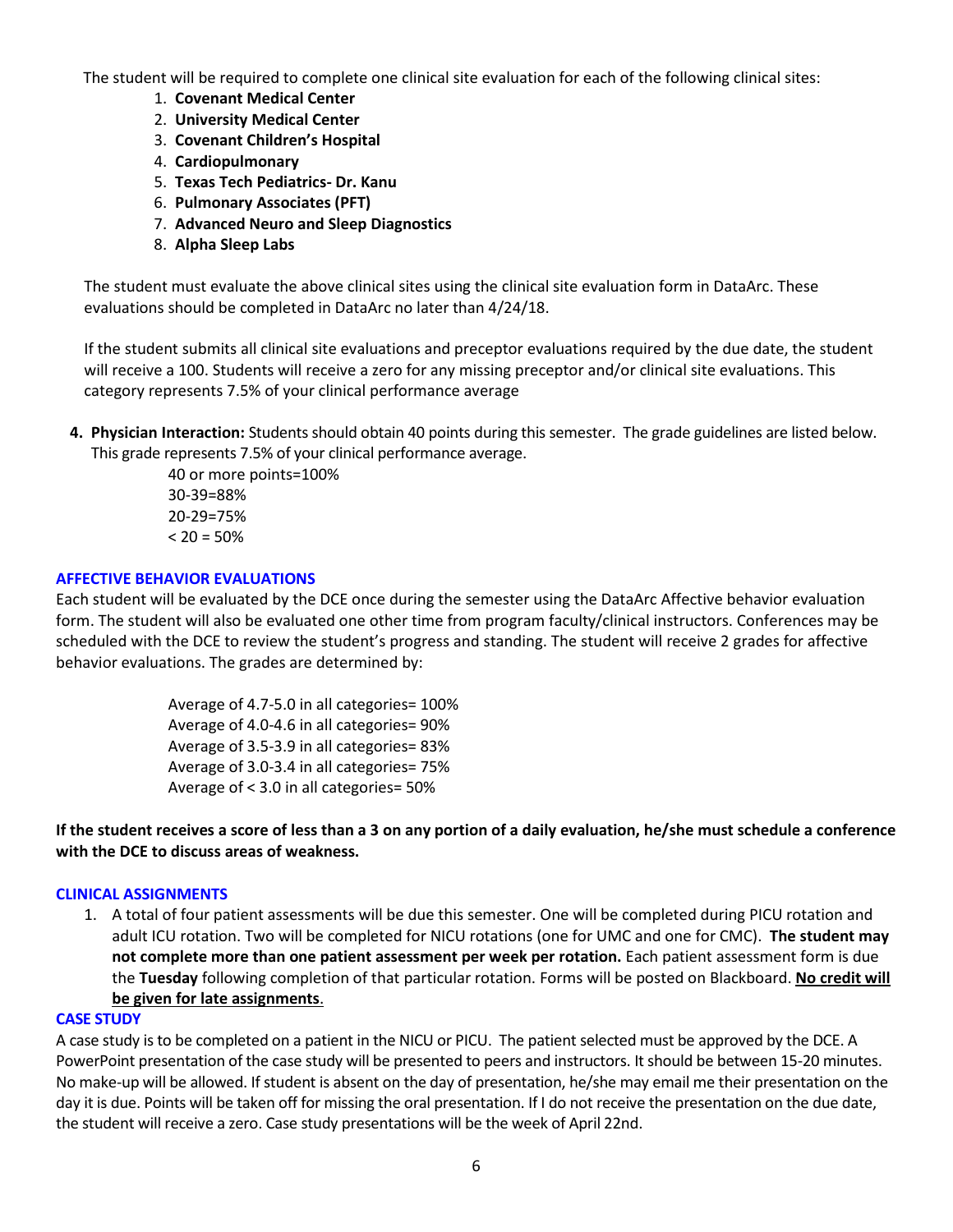Each student may have up to 12 hours, outside of scheduled clinicals, to gather patient information. Student must comply with approved SPC clinical dress code. A detailed handout of the case study requirements will be posted on Blackboard.

# **FINAL EXAMINATION**

The student's didactic knowledge of clinical competencies and procedures will be measured through a comprehensive final exam.

### **ATTENDANCE POLICY**

Students are expected to attend all classes in order to be successful in a course. The student may be administratively withdrawn from the course when absences become excessive as defined in the course syllabus.

When an unavoidable reason for class absence arises, such as illness, an official trip authorized by the college or an official activity, the instructor may permit the student to make up work missed. It is the student's responsibility to complete work missed within a reasonable period of time as determined by the instructor. Students are officially enrolled in all courses for which they pay tuition and fees at the time of registration. Should a student, for any reason, delay in reporting to a class after official enrollment, absences will be attributed to the student from the first class meeting.

Students who enroll in a course but have "Never Attended" by the official census date, as reported by the faculty member, will be administratively dropped by the Office of Admissions and Records. A student who does not meet the attendance requirements of a class as stated in the course syllabus and does not officially withdraw from that course by the official census date of the semester, may be administratively withdrawn from that course and receive a grade of "X" or "F" as determined by the instructor. Instructors are responsible for clearly stating their administrative drop policy in the course syllabus, and it is the student's responsibility to be aware of that policy.

It is the student's responsibility to verify administrative drops for excessive absences through MySPC using his or her student online account. If it is determined that a student is awarded financial aid for a class or classes in which the student never attended or participated, the financial aid award will be adjusted in accordance with the classes in which the student did attend/participate and the student will owe any balance resulting from the adjustment.

### **CLINICAL ATTENDANCE POLICY**

Data Arc is used for tracking attendance. Each student is responsible for clocking themselves in/out. Students may clock in/out of Data Arc using their cell phone once at the assigned clinical facility. No other student is to sign another student in/out. Falsifying Data Arc information will be considered academic dishonesty and treated as such in the disciplinary process. Students are allowed 3 missed clock in/out occurrences for the semester. Students must notify the DCE as soon as possible if he/she failed to clock in/out. After 3 occurrences, **2 points will be deducted per occurrence from the student's final grade for RSPT 2267.** 

Students may miss a total of twenty four (24) hours of clinic without affecting their final grade. The student must document the sick day in DataArc. **Any other absence(s) (ex. Sick day, leaving clinic early) over the allotted twenty four (24) hours will result in a 10 point deduction per occurrence from the student's final grade for RSPT 2267.** If a student will be absent for a clinic, he/she must contact the shift supervisor at their assigned clinical facility 30 minutes prior to their scheduled clinical report time. Please refer to the Phone List handout for appropriate contact numbers for each clinical facility. He/she must also leave a message on the DCE's office telephone (806-716-4624) at least 25 minutes prior to their scheduled clinical report time. **Failure to contact the DCE and/or shift supervisor as indicated above will result in a no call/no show. There will be a 15 point deduction for each no call/no show occurrence from the student's final grade for RSPT 2267**. Clinical absences cannot be made up.

It is important for students to arrive at clinical facilities on time. A student will be considered tardy if they arrive and clock in 10 minutes after the scheduled clinical report time. If a student is going to be tardy for clinic, he/she must call the shift supervisor at their assigned clinical facility AND leave a message on DCE's office telephone (806-716-4624).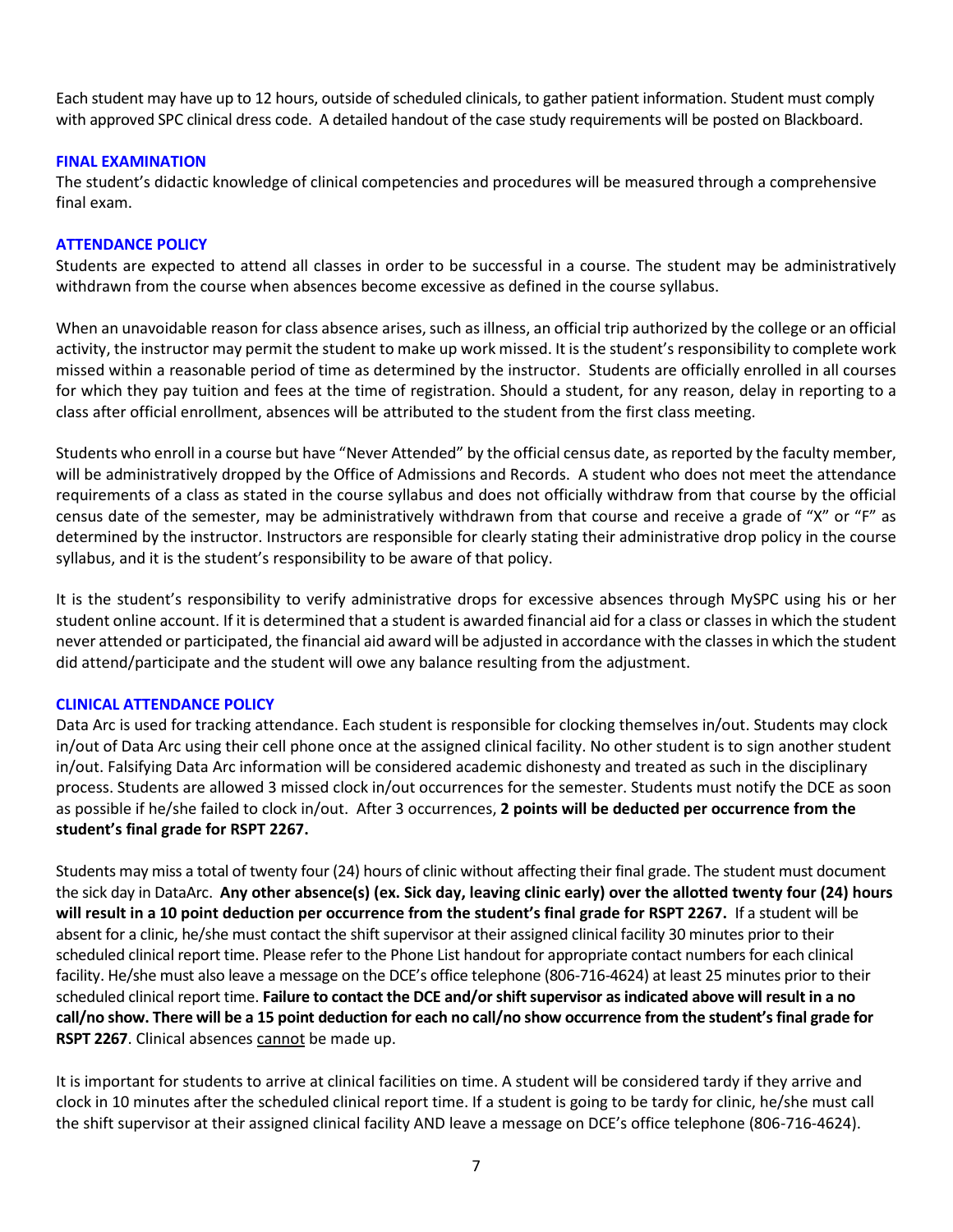Students are allowed two tardies for the semester**. Each tardy, after the allowed two, will result in an eight (8) hour absence.** 

Students are only allowed to clock in 5 minutes before the start of their scheduled report time. If a student clocks in more than 5 minutes before start of their scheduled report time, **2 points will be deducted from their final grade in RSPT 2267 for each occurrence.** 

If a student must leave the clinical facility during clinical hours, he/she must contact DCE first. When permission is granted, the DCE will then notify the shift supervisor at the clinical facility. A student may not leave clinic more than 15 minutes early without consent of the DCE. **If a student leaves their assigned clinical facility greater than 15 minutes early without consent of the DCE, 5 points will be deducted from their final grade for RSPT 2267 and may result in disciplinary action.** 

Cases of excessive absences and/or tardies will be handled on an individual basis and will require a counseling session. Following this session, a departmental counseling form will be placed in the student's file. The purpose of this form is to document that the student has been made aware that excessive absences are jeopardizing successful completion of the clinical course.

# **GRADING POLICY**

Grades in this course will be determined using the following criteria:

| Clinical Performance                  | 30% |
|---------------------------------------|-----|
| <b>Clinical Assignments</b>           | 10% |
| Case Study                            | 20% |
| <b>Affective Behavior Evaluations</b> | 10% |
| <b>Final Examination</b>              | 30% |
| $A = 90 - 100$                        |     |
| $B = 80 - 89$                         |     |
| $C = 75 - 79$                         |     |
| $D = 65 - 74$                         |     |
| $F = < 65$                            |     |

# **Successful completion of this course requires:**

- 1. A final grade of 'C' (75%) or better.
- 2. Successfully completing all required competencies

# **REMEDIATION**

Please refer to the 2017-2018 Respiratory Care Program student handbook (pg 15-16) for the remediation policy for exams and clinical competencies.

# **COMMUNICATION POLICY**

Electronic communication between instructor and students in this course will utilize the South Plains College "My SPC" and email systems. Instructor will not initiate communication using private email accounts. Students should regularly check blackboard for specific clinical assignments/announcements.

The Respiratory Care Program has a Facebook page at <https://www.facebook.com/SouthPlainsCollegeRespiratoryCare> . In addition to the South Plains College website, this Facebook page will be used to keep students up-to-date on program activities, weather delays, South Plains College announcements and will help with program recruitment. "Liking" the Respiratory Care Program Facebook page is not mandatory, nor is personal Facebook accounts, in order to access this page.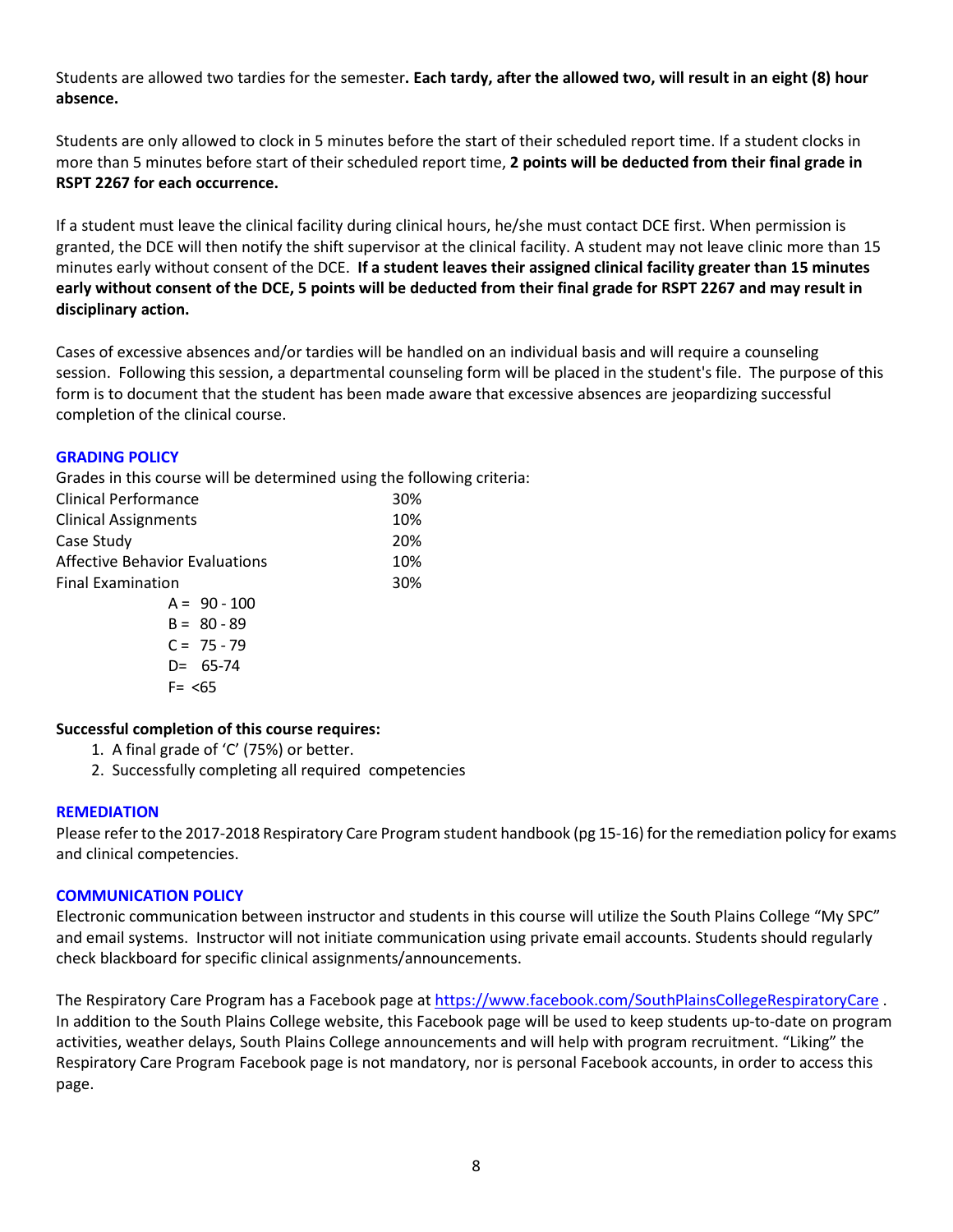If necessary, students may contact me on my personal cell phone between the hours 8:00 am-7:30 pm M-F. On the weekends/holidays, please do not contact me before 10:00 am and after 6:00 pm. If you need to reach me after the hours listed, please send an email to my SPC email. If you will be absent from clinic, do not contact me on my personal cell phone.

### **CAMPUS CARRY**

Campus Concealed Carry - Texas Senate Bill - 11 (Government Code 411.2031, et al.) authorizes the carrying of a concealed handgun in South Plains College buildings only by persons who have been issued and are in possession of a Texas License to Carry a Handgun. Qualified law enforcement officers or those who are otherwise authorized to carry a concealed handgun in the State of Texas are also permitted to do so. Pursuant to Penal Code (PC) 46.035 and South Plains College policy, license holders may not carry a concealed handgun in restricted locations. For a list of locations, please refer to the SPC policy at: [\(http://www.southplainscollege.edu/human\\_resources/policy\\_procedure/hhc.php\)](http://www.southplainscollege.edu/human_resources/policy_procedure/hhc.php) Pursuant to PC 46.035, the open carrying of handguns is prohibited on all South Plains College campuses. Report violations to the College Police Department at 806-716-2396 or 9-1-1.

### **STUDENT CONDUCT**

Students in this class are expected to abide by the standards of student conduct as defined in the SPC Student Guide. The SPC Student Guide is located under the online publications link at [www.southplainscollege.edu.](http://www.southplainscollege.edu/)

### **SPECIAL REQUIREMENTS**

**Cell Phones** – Students may carry their cell phone with them during clinic. The cell phone must be on vibrate. At times, the preceptor/clinical instructor/DCE may need to reach a student on his/her cell phone. Also, the student may need to reach the clinical instructor/preceptor/DCE via cell phone. The student may clock in/out of Data Arc using his/her cell phone. Please refer to the attendance section for more detail regarding clocking in/out of Data Arc with cell phone. If the clinical instructor/preceptor feels the student is not using his/her cell phone as indicated above, the DCE will be notified.

### **CHANGES and AMENDMENTS TO SYLLABUS**

The program director or clinical coordinator reserves the right to make reasonable changes to the syllabus at any time during the semester. If this occurs, the students will be notified and furnished a copy of all applicable changes or amendments.

### **COURSE OUTLINE**

**Course Calendar** RSPT 2267 clinical calendar

# **ACCOMMODATIONS**

### **DIVERSITY STATEMENT**

In this class, the teacher will establish and support an environment that values and nurtures individual and group differences and encourages engagement and interaction. Understanding and respecting multiple experiences and perspectives will serve to challenge and stimulate all of us to learn about others, about the larger world and about ourselves. By promoting diversity and intellectual exchange, we will not only mirror society as it is, but also model society as it should and can be.

### **DISABILITIES STATEMENT**

Students with disabilities, including but not limited to physical, psychiatric, or learning disabilities, who wish to request accommodations in this class should notify the Disability Services Office early in the semester so that the appropriate arrangements may be made. In accordance with federal law, a student requesting accommodations must provide acceptable documentation of his/her disability to the Disability Services Office. For more information,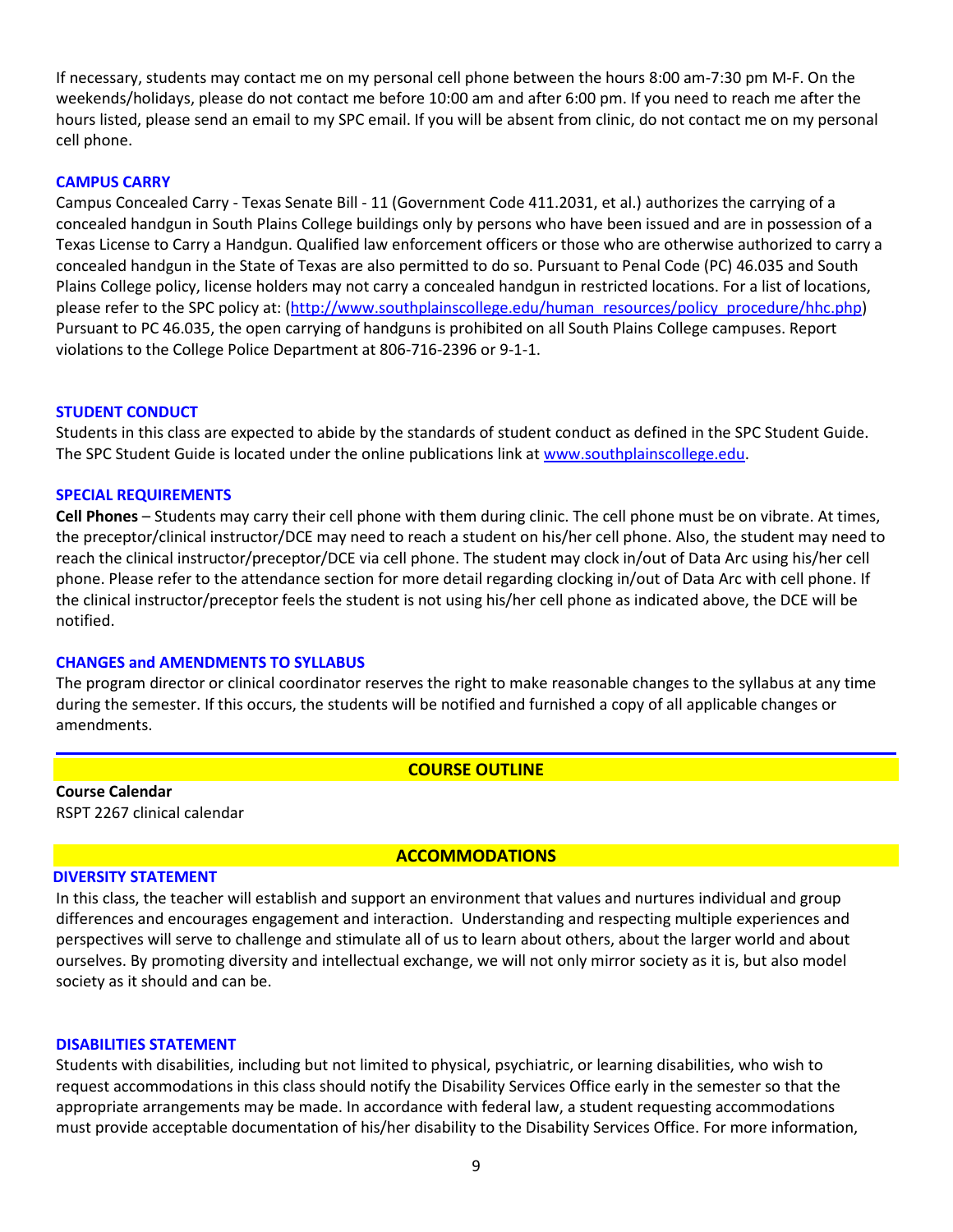call or visit the Disability Services Office at Levelland (Student Health & Wellness Office) 809-716-2577, Reese Center Building 8, 806-716-4675, or Plainview Center (Main Office) 806-716-4302 or 806-296-9611.

# **PREGNANCY STATEMENT**

If you are pregnant, or have given birth within six months, Under Title IX you have a right to reasonable accommodations to help continue your education. To activate accommodations you must submit a Title IX pregnancy accommodations request, along with specific medical documentation, to the Director of Health and Wellness. Once approved, notification will be sent to the student and instructors. It is the student's responsibility to work with the instructor to arrange accommodations. Contact Crystal Gilster[, cgilster@southplainscollege.edu,](mailto:cgilster@southplainscollege.edu) 806-716-2362

### **FOUNDATION SKILLS**

### **BASIC SKILLS–Reads, Writes, Performs Arithmetic and Mathematical Operations, Listens and Speaks**

F-1 Reading–locates, understands, and interprets written information in prose and in documents such as manuals, graphs, and schedules.

F-2 Writing–communicates thoughts, ideas, information and messages in writing and creates documents such as letters, directions, manuals, reports, graphs, and flow charts.

F-3 Arithmetic–performs basic computations; uses basic numerical concepts such as whole numbers, etc.

F-4 Mathematics–approaches practical problems by choosing appropriately from a variety of mathematical techniques.

F-5 Listening–receives, attends to, interprets, and responds to verbal messages and other cues.

F-6 Speaking–organizes ideas and communicates orally.

# **THINKING SKILLS–Thinks Creatively, Makes Decisions, Solves Problems, Visualizes and Knows How to Learn and Reason**

F-7 Creative Thinking–generates new ideas.

F-8 Decision-Making–specifies goals and constraints, generates alternatives, considers risks, evaluates and chooses best alternative.

F-9 Problem Solving–recognizes problems, devises and implements plan of action.

F-10 Seeing Things in the Mind's Eye–organizes and processes symbols, pictures, graphs, objects, and other information.

F-11 Knowing How to Learn–uses efficient learning techniques to acquire and apply new knowledge and skills.

F-12 Reasoning–discovers a rule or principle underlying the relationship between two or more objects and applies it when solving a problem.

### **PERSONAL QUALITIES–Displays Responsibility, Self-Esteem, Sociability, Self-Management, Integrity and Honesty**

F-13 Responsibility–exerts a high level of effort and perseveres towards goal attainment.

F-14 Self-Esteem–believes in own self-worth and maintains a positive view of self.

F-15 Sociability–demonstrates understanding, friendliness, adaptability, empathy and politeness in group settings.

F-16 Self-Management–assesses self accurately, sets personal goals, monitors progress and exhibits self-control.

F-17 Integrity/Honesty–chooses ethical courses of action.

# **SCANS COMPETENCIES**

C-1 **TIME** - Selects goal - relevant activities, ranks them, allocates time, prepares and follows schedules.

C-2 **MONEY** - Uses or prepares budgets, makes forecasts, keeps records and makes adjustments to meet objectives.

C-3 **MATERIALS AND FACILITIES** - Acquires, stores, allocates, and uses materials or space efficiently.

C-4 **HUMAN RESOURCES** - Assesses skills and distributes work accordingly, evaluates performances and provides feedback.

# **INFORMATION - Acquires and Uses Information**

C-5 Acquires and evaluates information.

- C-6 Organizes and maintains information.
- C-7 Interprets and communicates information.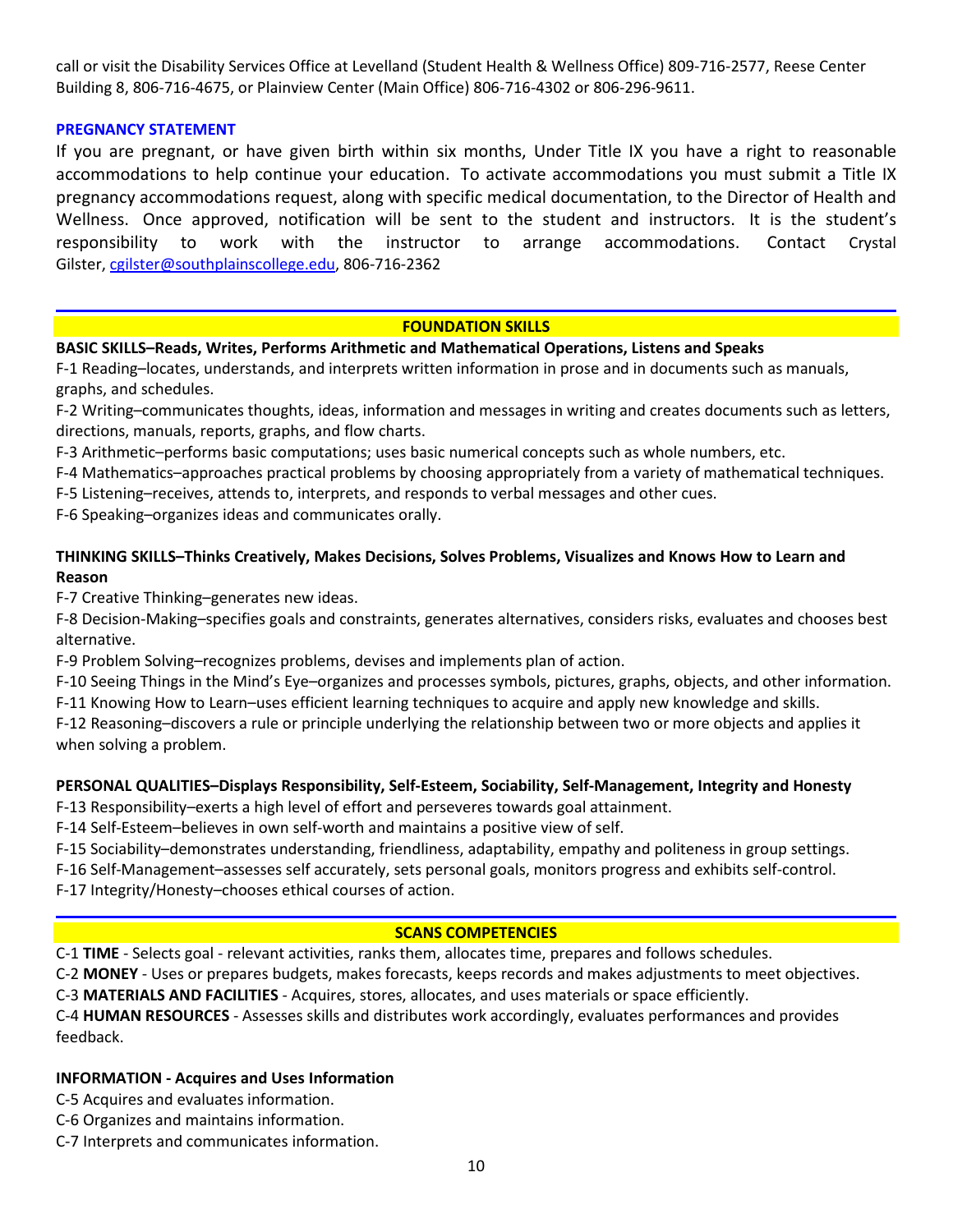C-8 Uses computers to process information.

# **INTERPERSONAL–Works With Others**

C-9 Participates as member of a team and contributes to group effort.

C-10 Teaches others new skills.

C-11 Serves Clients/Customers–works to satisfy customer's expectations.

C-12 Exercises Leadership–communicates ideas to justify position, persuades and convinces others, responsibly challenges existing procedures and policies.

C-13 Negotiates-works toward agreements involving exchanges of resources; resolves divergent interests.

C-14 Works With Diversity–works well with men and women from diverse backgrounds.

# **SYSTEMS–Understands Complex Interrelationships**

C-15 Understands Systems–knows how social, organizational, and technological systems work and operates effectively with them.

C-16 Monitors and Corrects Performance–distinguishes trends, predicts impacts on system operations, diagnoses systems performance and corrects malfunctions.

C-17 Improves or Designs Systems–suggests modifications to existing systems and develops new or alternative systems to improve performance.

# **TECHNOLOGY–Works with a Variety of Technologies**

C-18 Selects Technology–chooses procedures, tools, or equipment, including computers and related technologies. C-19 Applies Technology to Task–understands overall intent and proper procedures for setup and operation of equipment.

C-20 Maintains and Troubleshoots Equipment–prevents, identifies, or solves problems with equipment, including computers and other technologies.